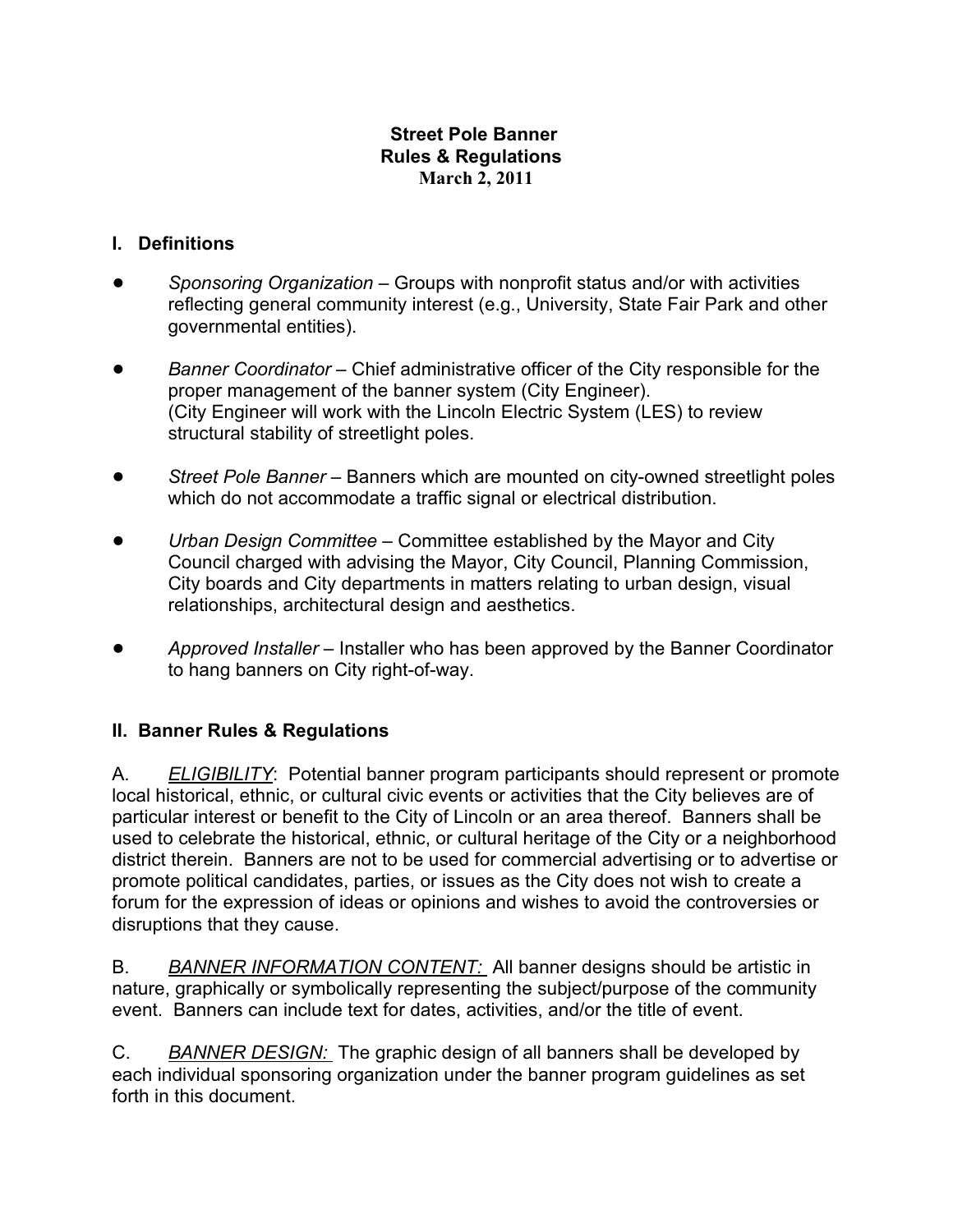D. BANNER and BRACKET SPECIFICATIONS: Streetlight pole banners shall comply with the following specifications:

- **Banners shall be made of durable material. If fabric is used, it be made of** marine grade fabrics, resistant to ultraviolet rays, mold and mildew. Each banner shall have reinforced hems and grommets. Banner fabricator shall determine if wind scallops are necessary. All banners shall be printed on both sides of the banner fabric.
- ! Banner brackets shall be 'Kalamazoo' Banner flex Arrow, 32 inch-long fiberglass banner arms, with post hardware, or approved equal. (Antelope Valley hardware - paint to match LandscapeForms 'Stormcloud'.)
- Surface area of the banners shall be limited to 15 square feet per pole.

E. *BANNER PLACEMENT:* Placement and retrieval of approved banners shall be coordinated through the Banner Coordinator and installed by an Approved Installer.

- One banner per pole, unless approved by the Banner Coordinator.
- Up to two American Flags per pole may be placed provided the Flags do not exceed 24 square feet per flag.
- Mounting height: When projecting over the street the banner height above the street shall be 20' minimum; when projecting over the sidewalk, turf, or landscape beds, banner height above the ground shall be 10' minimum.
- Banners shall not be located within 50' of a stop sign or traffic signal device.
- The Sponsoring Organization shall be responsible for all costs associated with the installation, maintenance, and removal of banners. Where banner- mounting hardware does not exist, the Sponsoring Organization shall pay the costs of purchasing and installing the hardware, and such hardware shall become the property of the City.
- The Approved Installer shall be required to furnish and maintain traffic control devices when lane closures along the roadway are required to place the banners. The work zone traffic control shall be in accordance with the requirements outlined in the current edition of the City of Lincoln Traffic Control Guidelines for Street Construction, Maintenance and Utility Operations.
- ! Antelope Valley Roadways Recommended banner locations for Antelope Valley Roadways can be found in Exhibit A. Banner dimensions for Antelope Valley Roadways shall be 30" x 60". Banner dimensions for Bridges within Antelope Valley, are depicted in Exhibit B.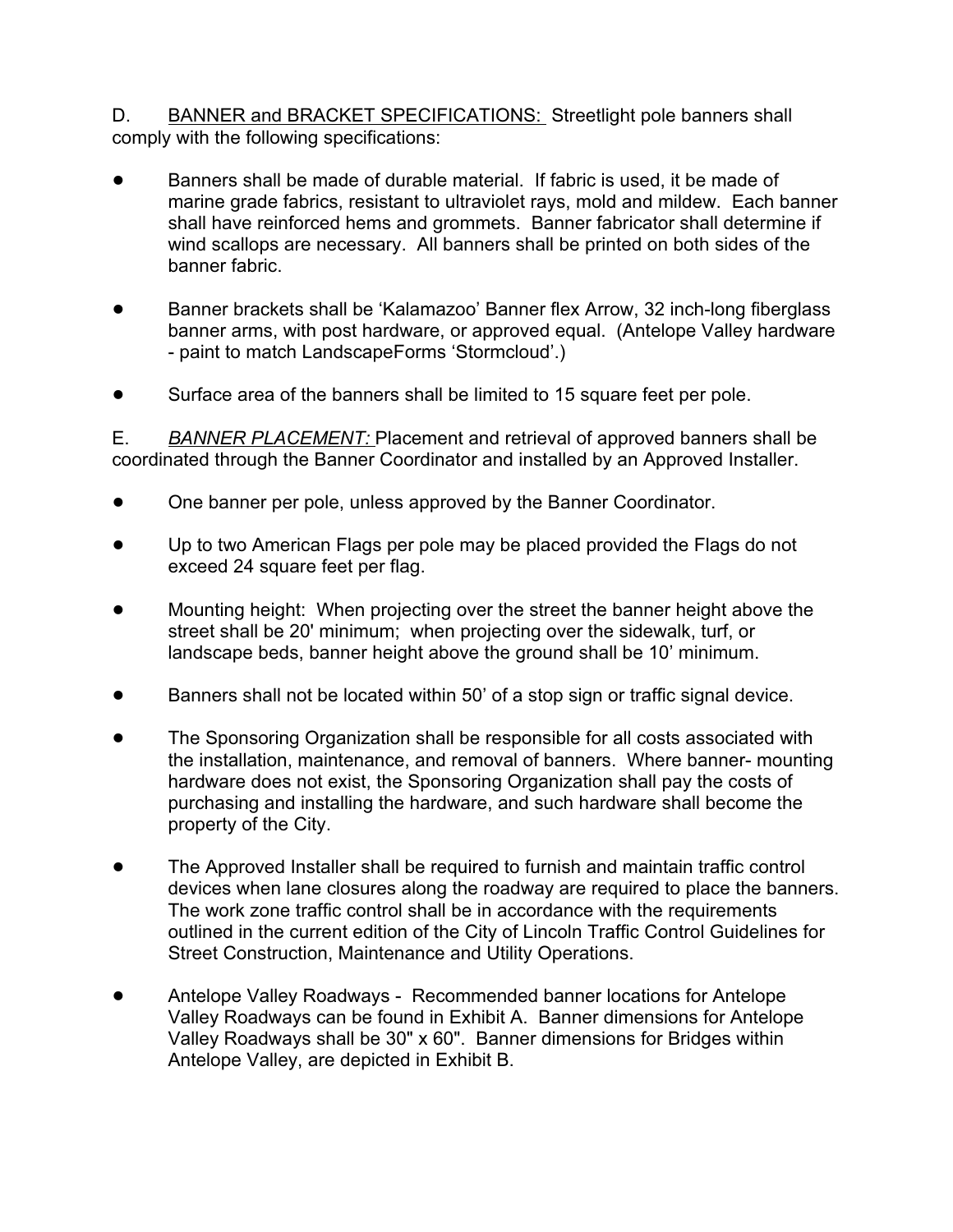F. *DURATION:* Banners shall be installed for a minimum of one month and a maximum period of eight months. Neighborhood identity, Business District identity and University/College Identity banners shall be exempt from this requirement. Times may be modified by pre-approval of the Banner Coordinator.

G. *APPLICATION PROCESS:* The Sponsoring Organization fills out the Banner Application and presents it to the Banner Coordinator a minimum of 60 days prior to but not more than one year in advance of the dates being requested. Applications will be forwarded to the Urban Design Committee, which renders its advice to the Banner Coordinator. Permits are valid for the dates specified up to a maximum of one year.

- Banner applicants will be approved on a "first come, first served" basis. Banner applications that are submitted for the same location in consecutive years will have first priority.
- ! The Banner Coordinator reserves the right to let other organizations use the streetlight poles for an event; this organization will pay for removal and reinstallation of existing banners and installation and removal of the organization's event banners. Organizations must coordinate for proper storage and handling of the banners.

H. *STORAGE / LIABILITY:* All banners shall be the responsibility of the sponsoring organization. The City will not be responsible for storing banners.

- Streetlight poles removed or replaced by LES that have banner hardware and/or banners attached will not be replaced by LES. It is the responsibility of the Sponsoring Organization to pick up banners and hardware from LES.
- The Banner Coordinator has the authority to refuse the placement of streetlight banners that are in poor condition due to previous use. In addition, the Banner Coordinator has the authority to order the removal and replacement of banners or complete banner systems that have become frayed, ripped, or otherwise unsightly at the expense of the sponsoring organization.
- Hardware shall be maintained by the Sponsoring Organization for the period of time that the sponsoring organization's banners are displayed.

*I. APPLICATION FEE:* Money in an amount sufficient to pay the cost of reviewing banner applications. The actual cost shall be calculated as follows:

approved by the Mayor.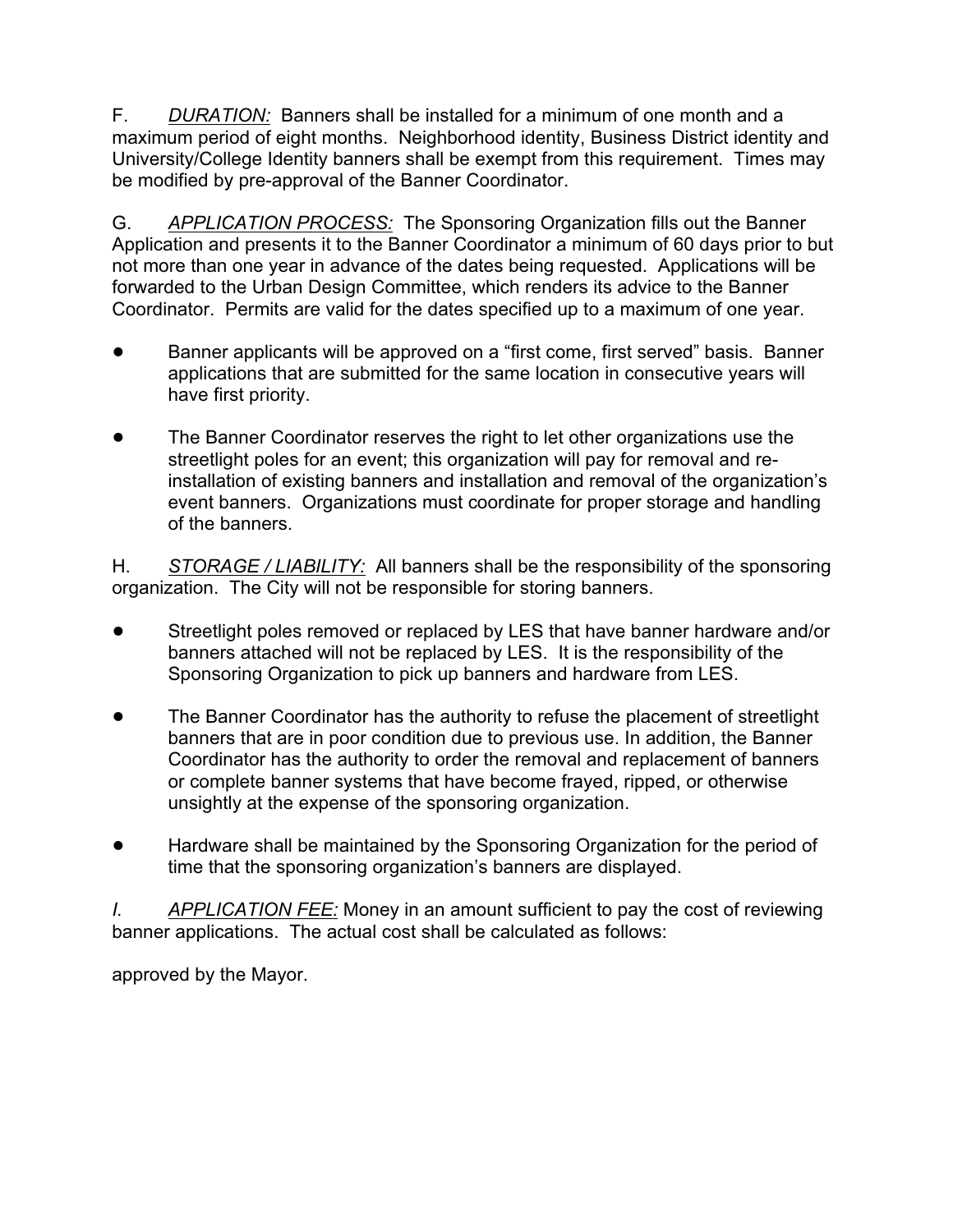### *EXHIBIT A*

#### Antelope Valley Roadways

Recommended banner locations and banner sizes for Antelope Valley Roadways.

#### **Salt Creek Roadway:**

Zone 1: Stadium Drive to N. Antelope Valley Parkway, both sides (32 poles) Zone 2: N. Antelope Valley Parkway to  $27<sup>th</sup>$  Street, both sides (75 poles)

### **Antelope Valley Parkway:**

- Zone 1: K Street to Q Street, both sides
- Zone 2: Q Street to Military Road, both sides (64 poles)
- Zone 3: Military Road to Salt Creek, both sides (9 poles)

#### **Military Road:**

Zone 1: West of Antelope Valley Parkway (3 poles)

Zone 2: East of Antelope Valley Parkway (3 poles and 4 on bridge)

### **X Street Bridge and Roadway:**

Zone 1:  $16<sup>th</sup>$  Street to Y Street, both sides (6 poles and 4 on bridge)

### **Vine Street Bridge and Roadway:**

Zone 1: 17<sup>th</sup> Street to east side of Bridge, both sides (7 poles and 4 on bridge)

NOTE: The number of light poles available for banners should be verified with the Banner Coordinator before application is submitted and banners are hung.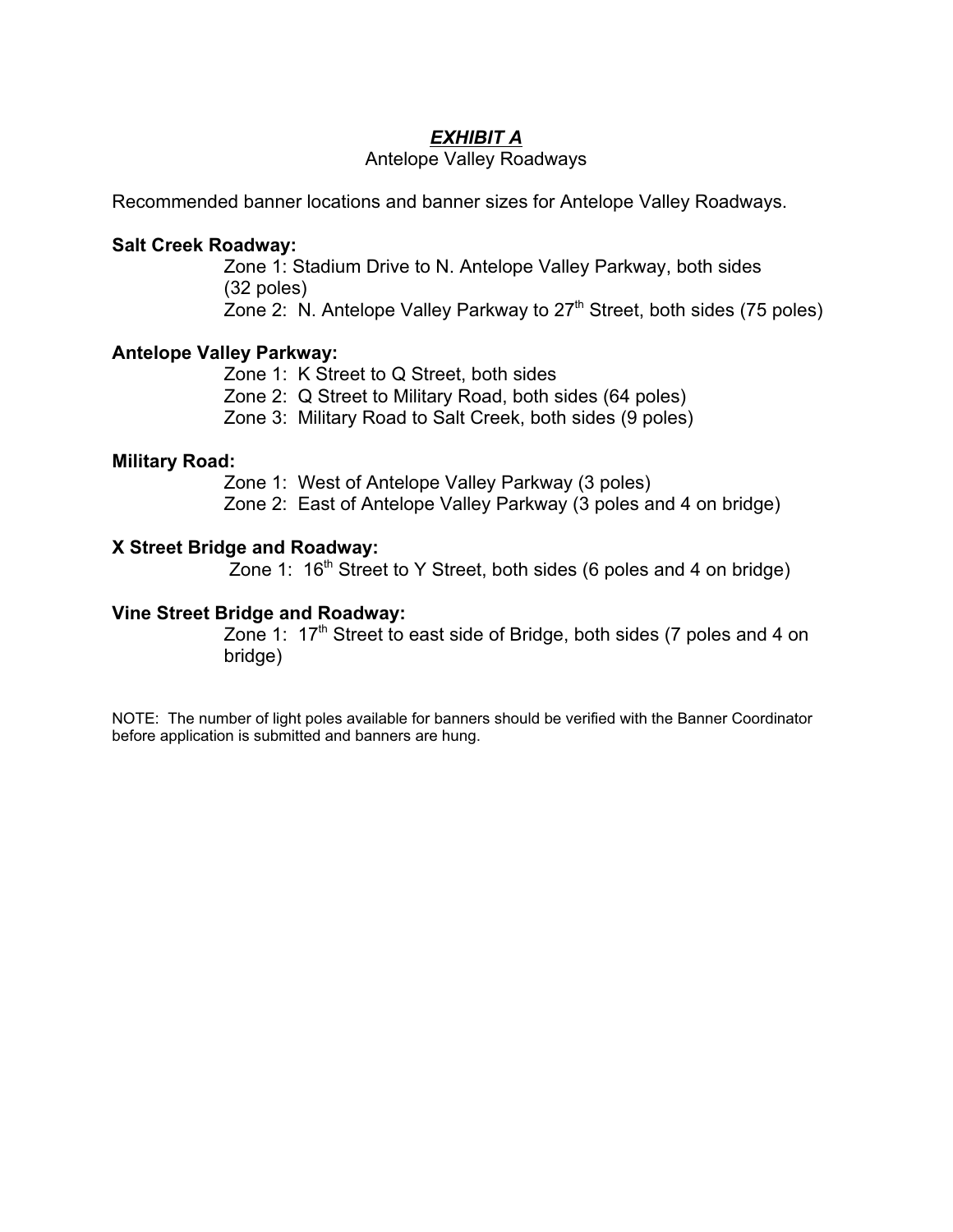**Exhibit B Bridge Banner Dimensions**



BANNER ELEVATION